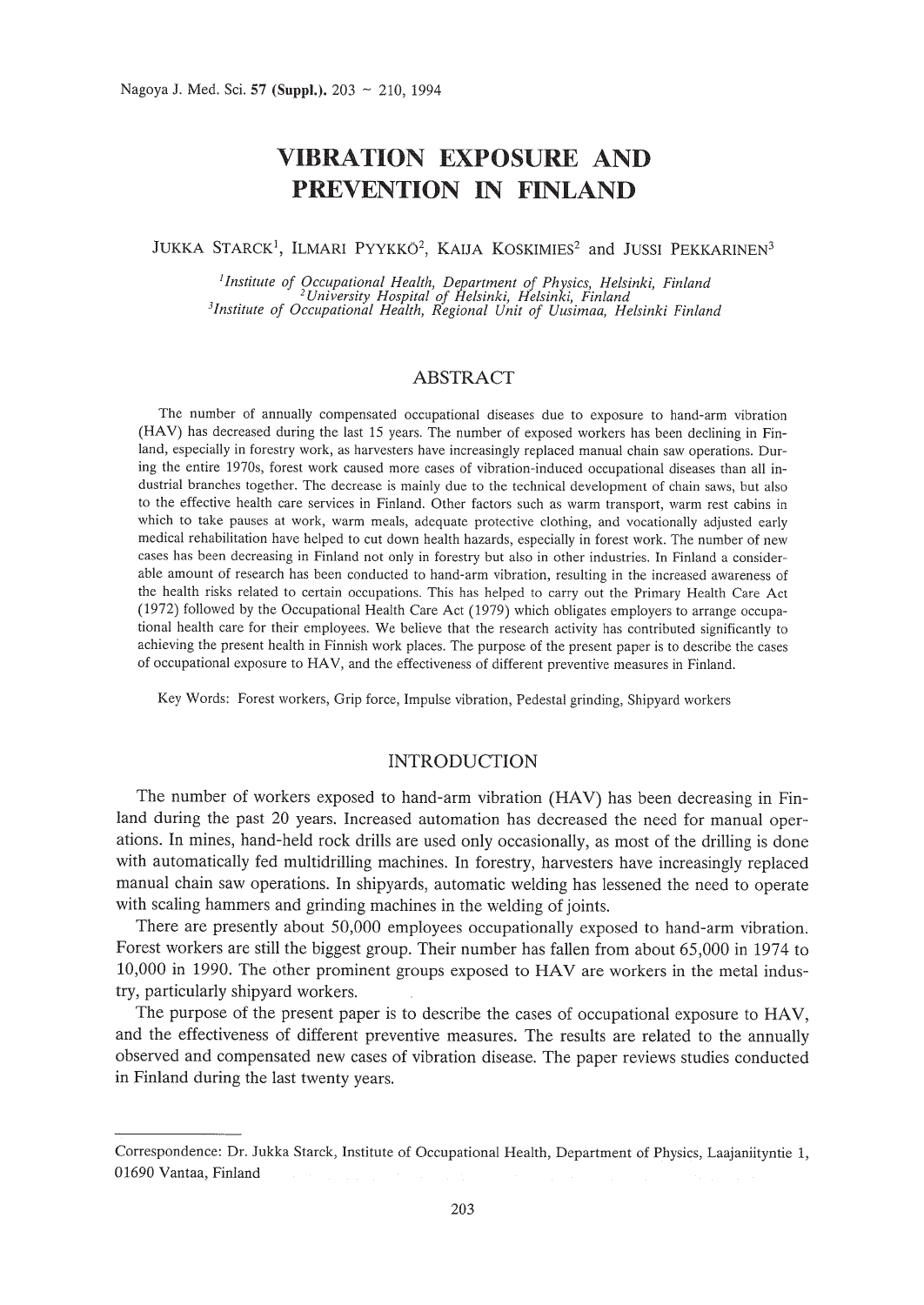## MEASURING METHODS

Vibration measurements were taken in field conditions during normal operations with handheld power tools. As the purpose of the hygienic measurements was more comprehensive than merely to follow the standard requirements, a more advanced measuring and analysing system was developed for the field measurements.<sup>1)</sup> The system applied a digital sampling technique to ensure that the dynamic range is as large as possible. This was considered necessary in impulse vibration measurements. In our measuring system the dynamic range was 72 dB. The sampling rate was 40,000 Hz allowing frequency analyses up to 20,000 Hz.

In the frequency analyses, a fast Fourier transform was applied to the samples in the time domain, resulting in l/3-octave bands from 8 to 12500 Hz. Frequency weighted acceleration was analysed from the samples, according to Standard ISO 5349.<sup>2)</sup>

In addition to the standardised parameters we wanted to evaluate the properties of vibration acceleration signals more in detail also in the time domain. To measure differences in wave forms, we described the impulsiveness of vibration by the crest factor method.<sup>3</sup>) For this purpose we calculated the difference of peak and RMS levels of the vibration signal. This parameter, defined as impulsiveness, is independent of the signal level, but describes the wave form characteristics. The higher the crest factor, the shorter the impulse. Vibration with a crest factor varying time was analysed by averaging the difference between peak and RMS levels over the sampling periods.

The ISO Standard 5349 is intended for general use. However, the physical characteristics of vibration, other properties of tools, application forces and environmental factors can influence the genesis of vibration hazards, and can differ greatly depending on the tool and work tasks. Examples of vibration signals measured from different hand-held power tools demonstrate the problem illustrated by the samples in the time domain (Fig. 1) taken for chain saw, grinding



Fig. 1. Time functions of vibration acceleration signals measured in the handle of some tools and the corresponding wrist of the operator.  $I =$ impulsiveness, a=unweighted vibration acceleration,  $a_w$ =weighted vibration acceleration.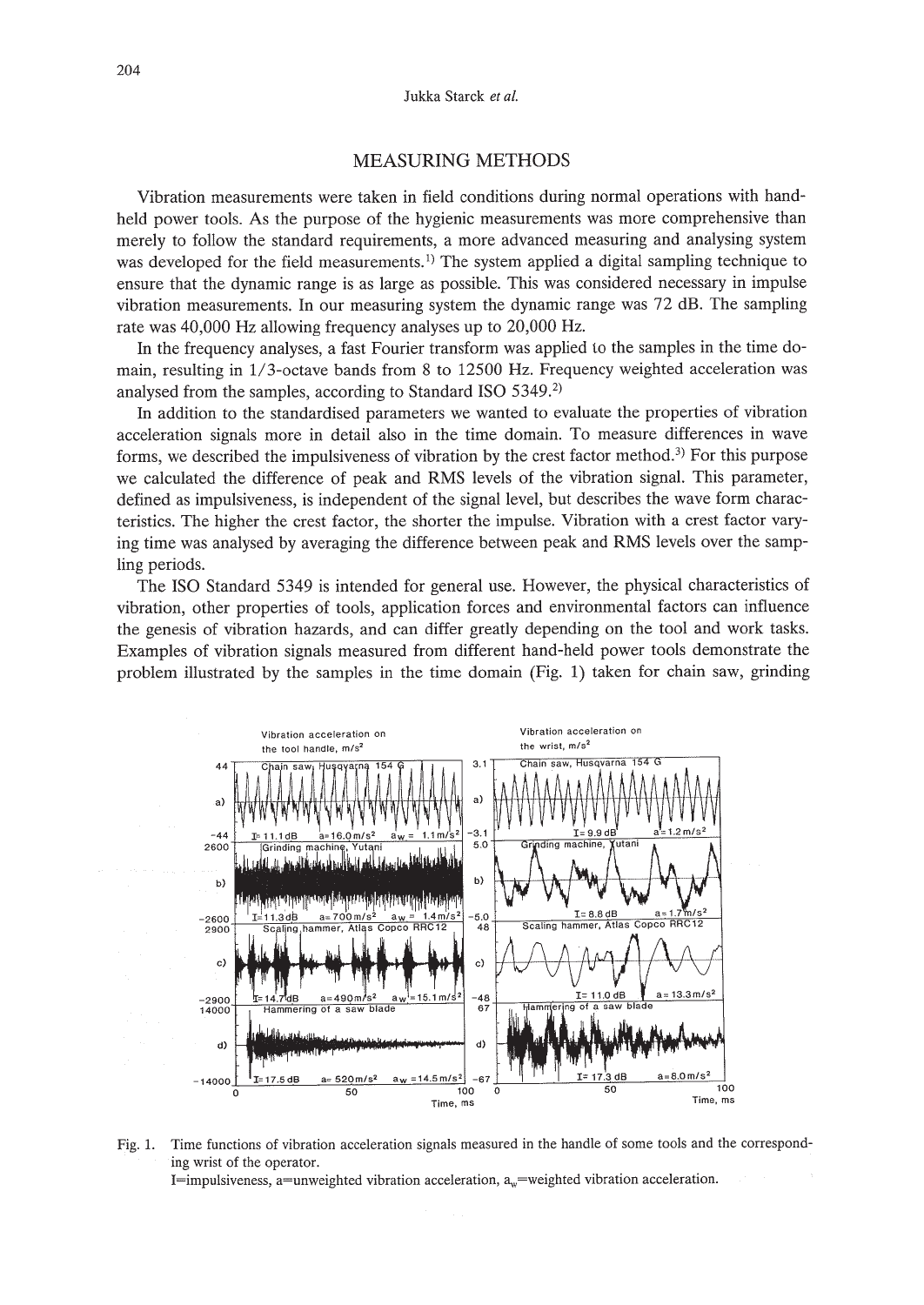machine, scaling hammer and in the hammering of a saw blade. The properties in the time domain differ greatly in these samples. In addition to the vibration of the tool the figure also shows simultaneously recorded samples of vibration in the wrist of the operator. These time functions demonstrate that only low frequencies have passed through the finger-palm area to the wrist. Comparison of the parameters displayed shows great relative differences between the standardised parameters and other analysed parameters as impulsiveness and unweighted acceleration. The curves and calculated parameters lead us to conclude that in hygienic assessment it may be necessary to describe also the impulsiveness and the transmission of vibration from the tool handle to the hand.

The high frequency components of acceleration signal are related to high values of impulsiveness, as the high peaks represent high frequencies. These high frequency components will not be considered in the measurements taken according to ISO 5349. The upper frequency limit is the 1 kHz octave band where the attenuation of the signal is 40 dB due to the weighting filter.

# STUDY GROUPS

## *Forest workers*

The exposure of forest workers to chain saw vibration was followed in a longitudinal study in  $1972-1990.^{4,5}$  The study comprised the medical examinations and evaluations of the working conditions of 118-205 forest workers employed by the National Board of Forestry in northeastern Finland, in connection with the annual compulsory health examinations. The hygienic measurements of the chain saws were carried out during the field examinations for the chain saw types commonly used by the subjects before and during the follow-up study. During the course of the study four different chain saw generations were taken into use by professional forest workers. The oldest chain saw was manufactured in 1958. This chain saw type was commonly used until the late 1960s. It was included in the hygienic evaluations as, it comprised a prominent proportion of the forest workers' total exposure to HAV in the beginning of the follow-up. This first generation chain saw had no antivibrating elements between the handle of the chain saw and the frame. The daily operation time was only from 1 to 2 hours, as it was used mainly for felling and cutting, and only very little for branching, as these chain saws were rather heavy and clumsy to use.

| Type      | Year | $M$ (kg) | $CYL$ (cm <sup>3</sup> ) | $RS(s-1)$ |
|-----------|------|----------|--------------------------|-----------|
| Homelite  | 1958 | 11.6     | 82                       | 102       |
| Partner   | 1972 | 9.2      | 55                       | 200       |
| Raket     | 1982 | 5.2      | 49                       | 215       |
| Husqvarna | 1986 | 6.3      | 54                       | 230       |

Table 1. Technical specifications of the chain saws in the course of their professional use. M=mass (kg), CYL=cylinder volume (cm<sup>3</sup>), RS=running speed (S<sup>-1</sup>)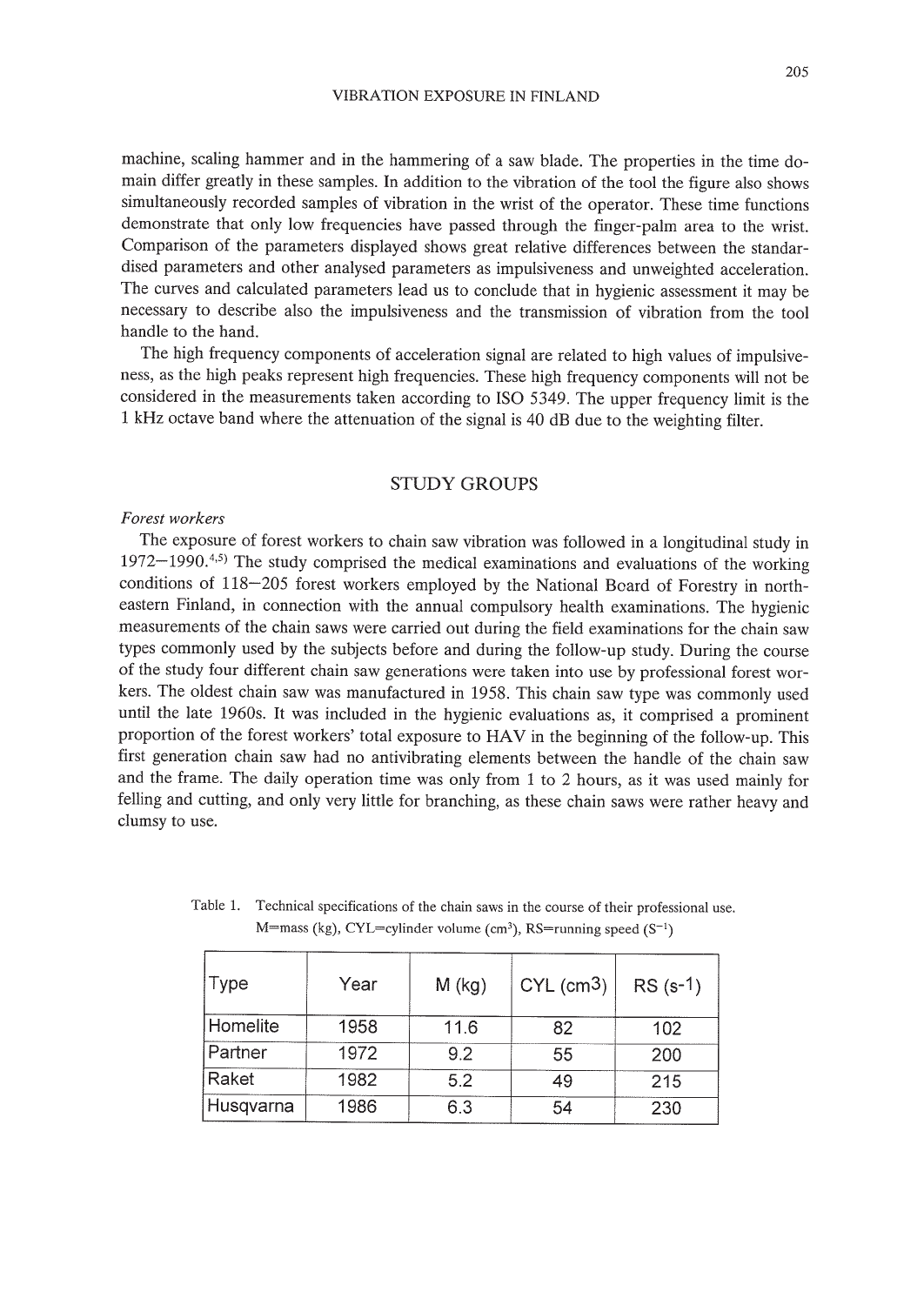Jukka Starck *et al.*

The first chain saws supplied with antivibrating elements came into professional use in the early 1970s. The daily operation time rose to 4-5 hours, as they weighed less and were easier to handle. A chain saw manufactured in 1972 was included in the measurements as an example of the second chain saw generation. The chain saws became still lighter in the 1970s. A chain saw manufactured in 1978 was measured to describe the vibration characteristics and the workers' exposure to vibration at that time. The final chain saw included in the study was manufactured in 1986, and was very similar to that manufactured in 1978.

Three important changes have occurred during the development of chain saws. The weight of the saws has been reduced by more than 50%. The stroke volume of the cylinder has decreased by about 50%. Simultaneously the rotating speed of the engine has increased by about 100%. The changes have increased the dominant frequency of vibration by about one octave and allowed more effective attenuation. The lighter of weight has led to prolonged daily operation times of about one hour to five hours.

The chain saw without any antivibrating elements had clearly the highest weighted acceleration value of 14 m/s<sup>2</sup> and 9 m/s<sup>2</sup> as the effect of time weighting was considered according to ISO 5349. In the later generations the corresponding acceleration was about 2 m/s<sup>2</sup>. The wave form of the vibration signal was less impulsive in all antivibrating chain saws, as the impulse index value decreased during the course of the study from 19 dB to 11 dB (Fig. 2). During the course of different chain saw generations, acceleration components over 1000 Hz have been attenuated most effectively (Fig. 3).

Fig. 4 illustrates the role of hand-grip force (HGF) in the etiology of the development of vibration-induced white finger (VWF). The forest workers with VWF used greater HGF than those who did not have VWF. The difference was statistically significant.<sup>6)</sup>



#### Mean frequency and time weighted acceleration and impulsiveness of same hand-held power tools

Fig. 2. Mean frequency and time-weighted acceleration  $(a_{w4h})$  and impulsiveness (I) of some hand-held power tools.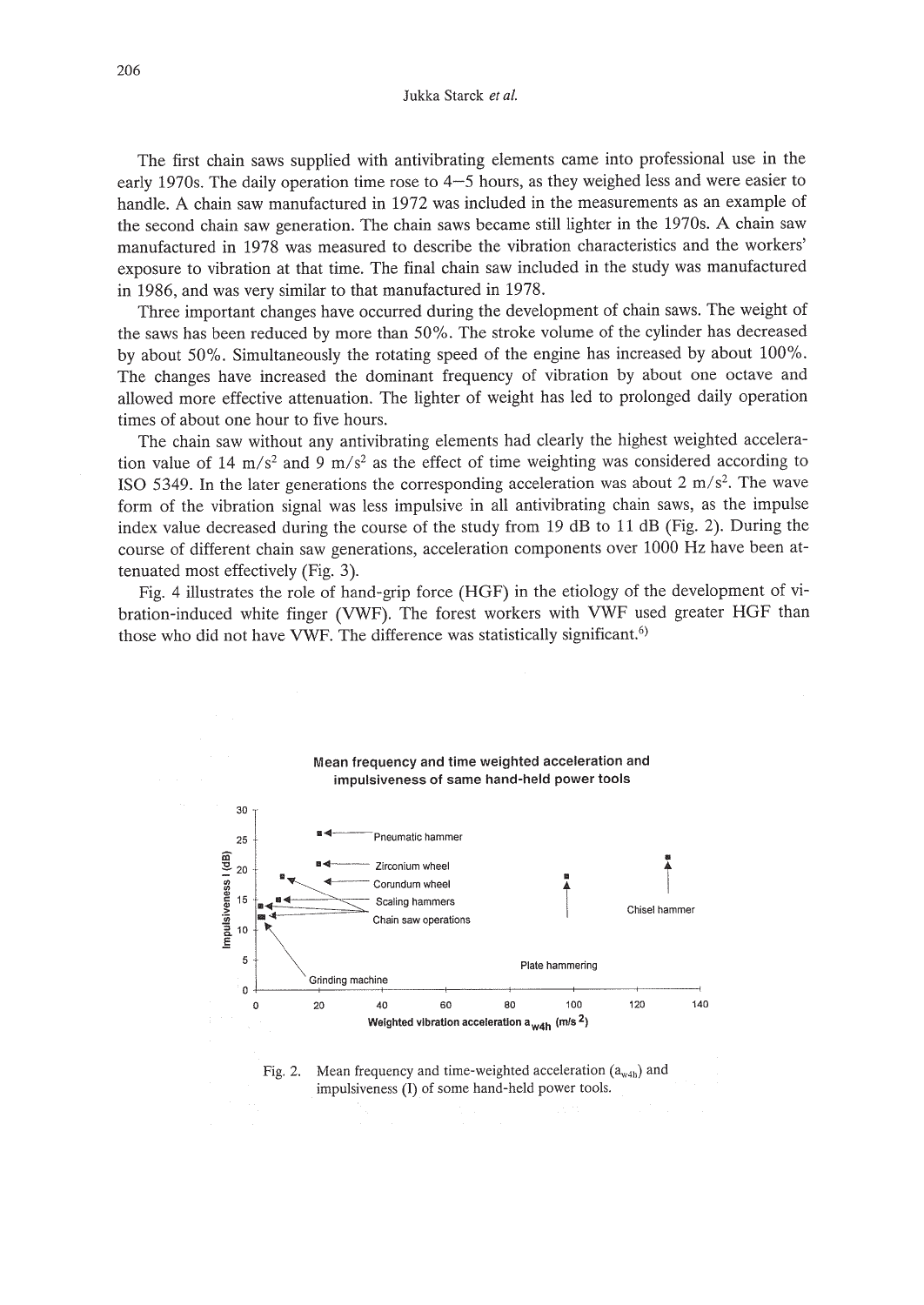

Fig. 3. Vibration acceleration of four different chain saw generations analysed in I/3-octave bands with reference to ISO 5349 frequency-weighted limit for daily exposure of 4-8 h duration.



Fig. 4. Ratio of the hand grip force (HGF) and maximal voluntary contraction (MVC) measured during operation at the front handle of the chain saw in 20 forest workers with and 69 without VWF displayed by the mean and standard error of the mean.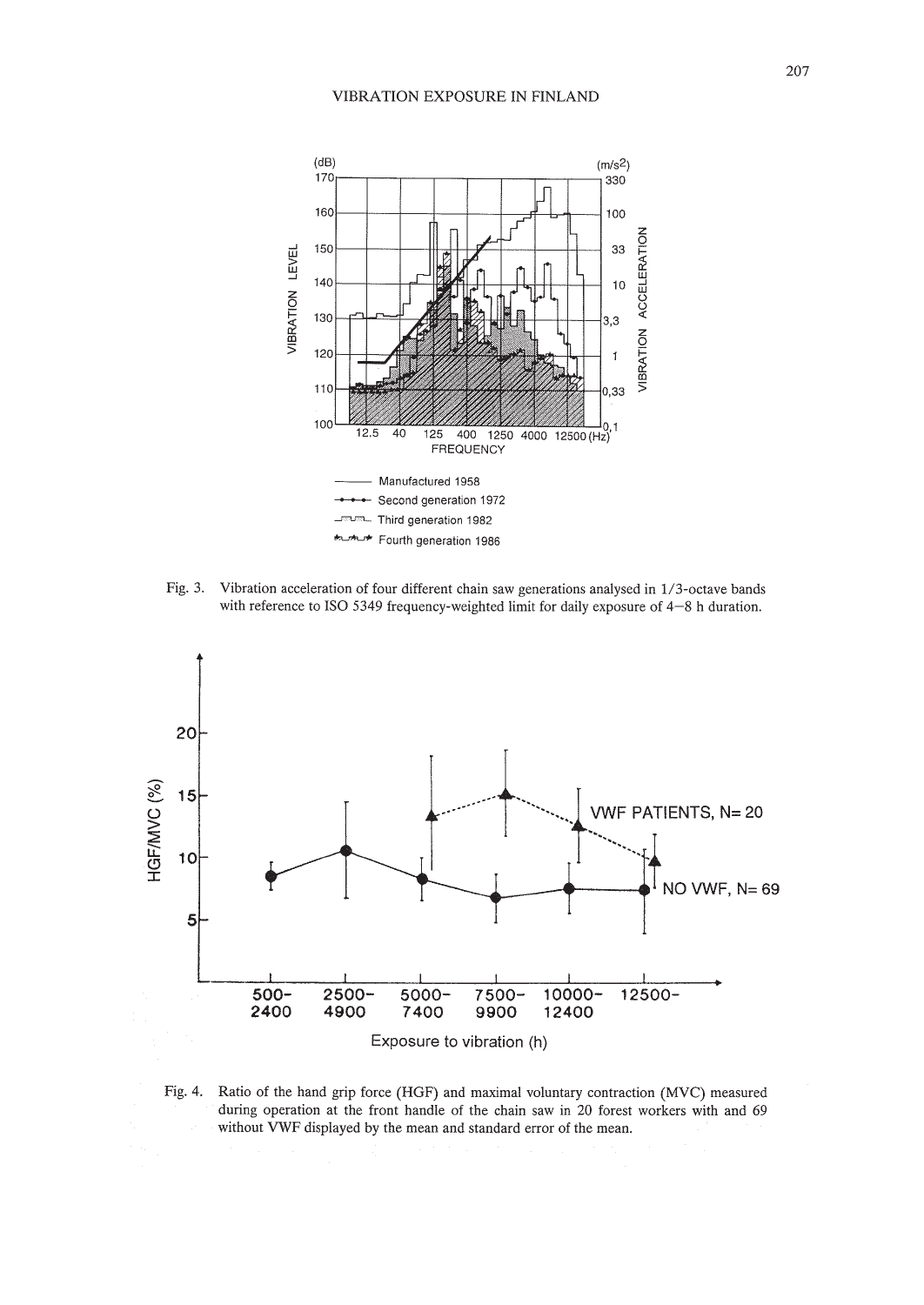#### *Shipyard workers*

In the metal industry, shipyard workers are the largest uniform group of workers exposed to HAV in Finland. The number of workers has been declining also in this branch. At present, about 5,000 workers use at least occasionally a hand-held power tool.

In the recent study in a shipyard assembly hall, 171 shipyard workers used different kinds of pneumatic power tools regularly in their work.<sup>7)</sup> The measurements comprised 48 different hand-held power tools commonly used by platers, welders, and grinders. The tools included in the measurements were grinding machines (Atlas Copco 6000, Ytani *YGS/GC),* scaling hammers (Atlas Copco RRC 12), and riveting hammers (Atlas Copco RRC 32). The operation time was on average 2 h per day. The weighted acceleration for different kinds of grinding machines (N=15) was on average 1.5  $m/s^2$  with variation ranging between 0.4 and 6  $m/s^2$ . Scaling hammers and other pneumatic hammers  $(N=15)$  generated clearly higher weighted acceleration, on average 14 *m/s2* with a variation of 6 to 130 *m/s2 •* Impulsiveness was about 12 dB for grinding machines and 15 dB for pneumatic hammers (Fig. 2). The prevalence of VWF among platers, welders and grinders was 2.9% with an average latency of 16 years.

## *Pedestal grinders*

Pedestal grinding is common in metal work. In a Finnish foundry producing different kinds of small castings, in cleaning pedestal grinding was applied in cleaning. In this foundry, new wheels made of zirconium replaced softer corundum wheels. Simultaneously, the pedestal grinding machines were replaced by more effective grinding machines which allowed higher operating forces by the worker, resulting in a roughly 20% increase in working efficiency. After about one year, all the workers using the new pedestal grinding machines started to suffer from VWF. This finding led us to investigate the quality and quantity of vibration exposure in the work with the new machines as compared to that with the old machines.<sup>8)</sup> Different kinds of operations with both new and old machines were evaluated. We found that the weighted acceleration remained on average the same, but the impulsiveness was increased by 3 dB when the new zirconium wheels were used. The increase in impulsiveness was mainly due to the generation of wave form on the surface of the wheel during operation which could not be removed in sharpening of the wheel. The drastic outbreak of VWF was explained to be due to an increase of impulsiveness and operating force causing the transmission of impulse vibration to the finger-palm area to a greater extent when cleaning castings with new wheels than with old wheels. This suggestion led to the use of the old type of wheels, and recent observations in the plant have shown that the symptoms of VWF have been disappearing also because of the regular interruptions in pedestal grinding work.

## DISCUSSION

Statistics on the compensation for an occupational disease due to HAV have been collected since 1964 in Finland. The number of annual observed cases has been falling during the last 15 years. These numbers of annually observed cases can not be compared without considering the changes that have taken place in the entire system of health care services and occupational health care in Finland during the period covered by the statistics. In Finland, the Primary Health Care Act came into force in 1972 to take care of working-aged people, to give health education, to ensure medical rehabilitation, and improve environmental health too. Awareness of the health risks of HAV has increased, and with better knowledge of the vibration disease acquired through increased research activity since the early 1970s, it is easier to diagnose and find new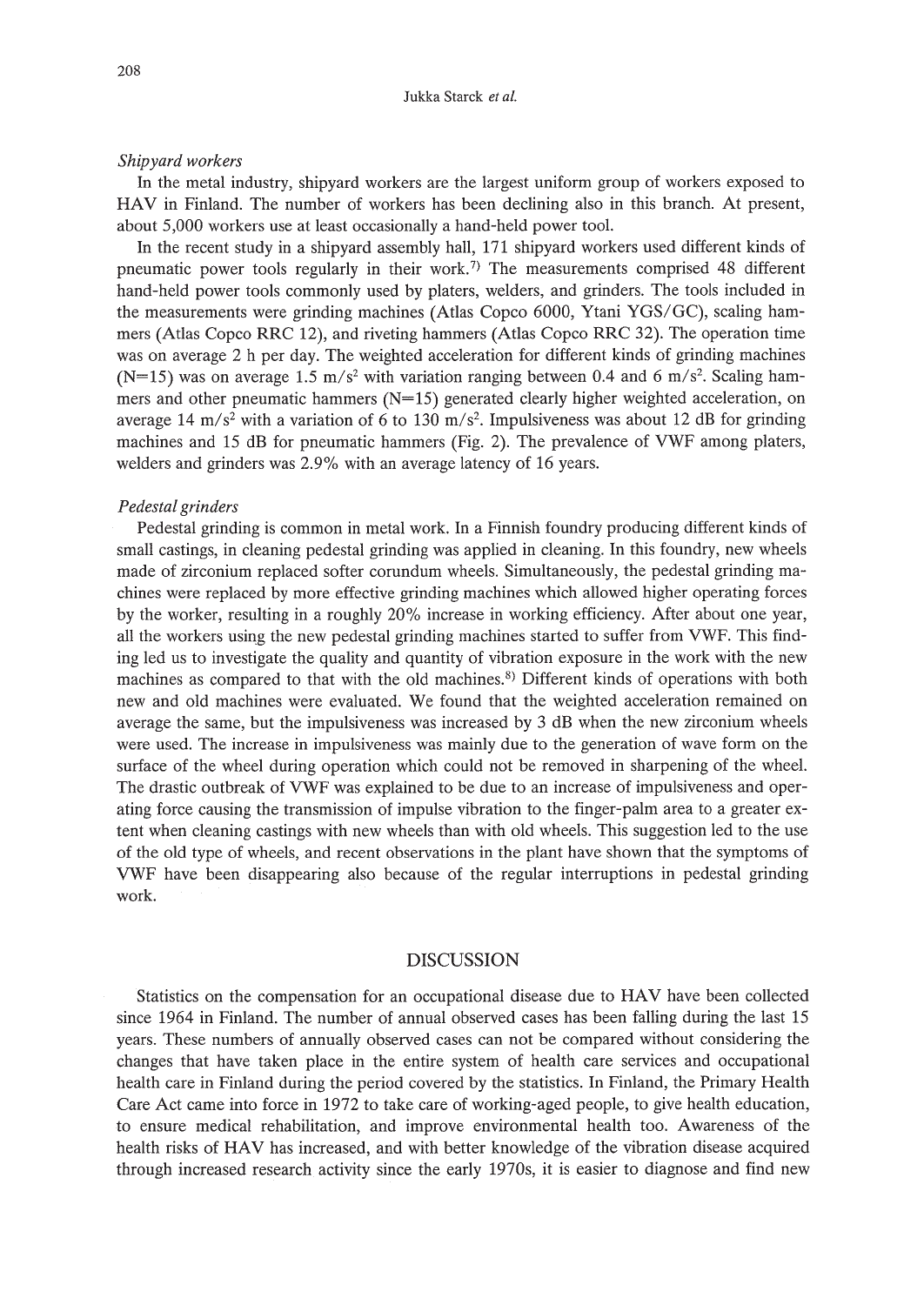cases. At the same time, antivibrating chain saws were taken into professional use. These were the main reasons for finding new cases, and for turning the development rate of new cases to a decline. **In** the 1970s, forest workers have been the target of most research.

The coverage of occupational health care has increased gradually to the present level of 85% of all workers but in our studies it has been 100%. This fact accentuated the decrease in the numbers of observed cases in the course of the study.

The decline in HAV exposure has been the greatest among forest workers (Fig. 5). It should be noted that forest workers were the first professional group to be taken into the scope of vocationally adjusted early medical rehabilitation in Finland in the early 1980s. **In** the annual mandatory medical examination arranged by occupational health care, a group of forest workers was chosen for treatment in a specialized rehabilitation center. The intensive course lasted several weeks, including training in chain saw operation, with correct handling and work positions. The treatment involved physical tests and intensive physical training. Personal guidance and instructions were given in accordance to the test results to continue the rehabilitation at home. The expenses were paid by the Social Insurance Institution.

When the follow-up study was started in 1972, the prevalence of VWF was 40%.<sup>9)</sup> Earlier studies showed even higher prevalence rates in the late  $1960s$ .<sup>10)</sup> These prevalences corresponded to the findings in other Scandinavian countries, and also in England and Australia.<sup>11-13)</sup> During the course of our follow-up, the prevalence has fallen to 5%. The observed prevalence seems to be in good agreement with the official statistics on occupational diseases (Fig. 5). Thus the follow-up study confirms the reliability of the statistics, as the coverage and practices of occupational health care can be considered to be equal in different occupational branches in Finland.



Fig. 5. Number of cases of vibration disease verified as an occupational disease in different years in forestry and other industries compared to the observed prevalence of VWF in the follow-up study.

During the 1970s forest work caused more cases of vibration-induced occupational disease than all industrial branches together. The decrease is mainly due to the technical development of chain saws. The working conditions of forest workers have also improved considerably. Warm transport from home to work place was arranged by the employer in the mid-1970s. At the same time warm rest cabins were taken into use, and facilities for having warm meals were set